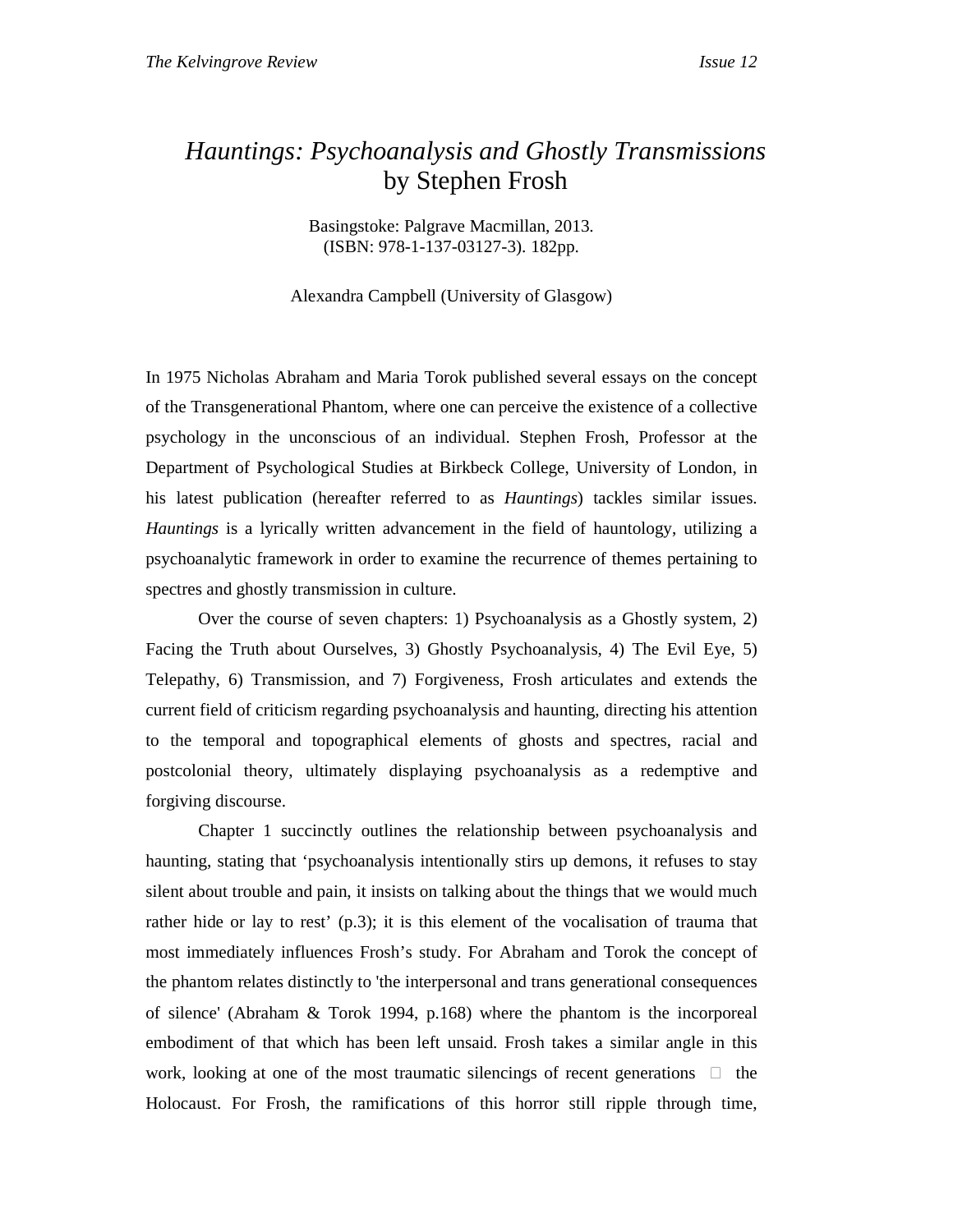'infecting' posterity with the inexpressible utterances of past trauma. As a discourse tasked with articulating psychological wounds psychoanalysis has famously been referred to as 'the Talking Cure' (Breuer 1895, p.30), Frosh suggests that the phantom operates through a similar modality of ventriloquism, where a possessed or haunted individual may speak the unspoken and silenced horrors of a previous generation.

Beyond themes of silence and articulation, Frosh intelligently and creatively utilises psychoanalytic discourse as a framework for the study of transmission and transference (see Chapters 1, 6 and 7). The idea of transference is one that pervades the history of psychoanalysis, first outlined by Freud in his *Introductory Lectures on Psychoanalysis* (1915) regarding the relationship between analyst and patient. Extending beyond the well-worn bounds of patient/analyst, Frosh directs his attentions to the rich concepts of 'vertical' and 'horizontal' transmission, developing a captivating argument surrounding the temporality and topography of haunting. Previous critical works have dealt in abundance with the 'vertical' transmissions of the intergenerational inheritances of trauma (see Abraham & Torok 1994). Frosh, however, seeks to engage with the less popular aspects of 'vertical' transmission 'notably questions of the generational continuity of ethnic and religious identity' (p.5). This aspect of the text necessitates an engagement with postcolonial criticisms of psychoanalysis, engaging primarily with theories on otherness and national identity. This racial aspect of *Hauntings* is guided towards Jewish sources (namely Freud's personal history, Jewish folklore, and the bible) and proves to be one of the most enriching and original elements of Frosh's study (see Chapters 4 and 7).

In directing his focus to the more intimate and personal nodes of Freud's writings *Hauntings* directly engages with the latent content of psychoanalytic discourse, namely the 'specific context of Jewish emancipation into which Freud was born' (p.5). In Chapters 2 and 4, Frosh delicately addresses aspects of anti-Semitic discourse, highlighting how 'Jews were [perceived as] castrated [...] that they were "oriental" and maybe even "black", and that they were primitive in both the religious sense [as well as] psychologically, socially and racially' (p.7) relating such ideas to issues of race via the avenue of the Uncanny. He argues that ghosts have traditionally been seen as manifestations of personal injustice; lingering reminders of those that have been 'mistreated, displaced, and left unrecognised' (p.45), and thus have an obvious connection to marginalised and politically dispossessed members of society who are seen to lead (or have been forced into) a spectral existence. In this context the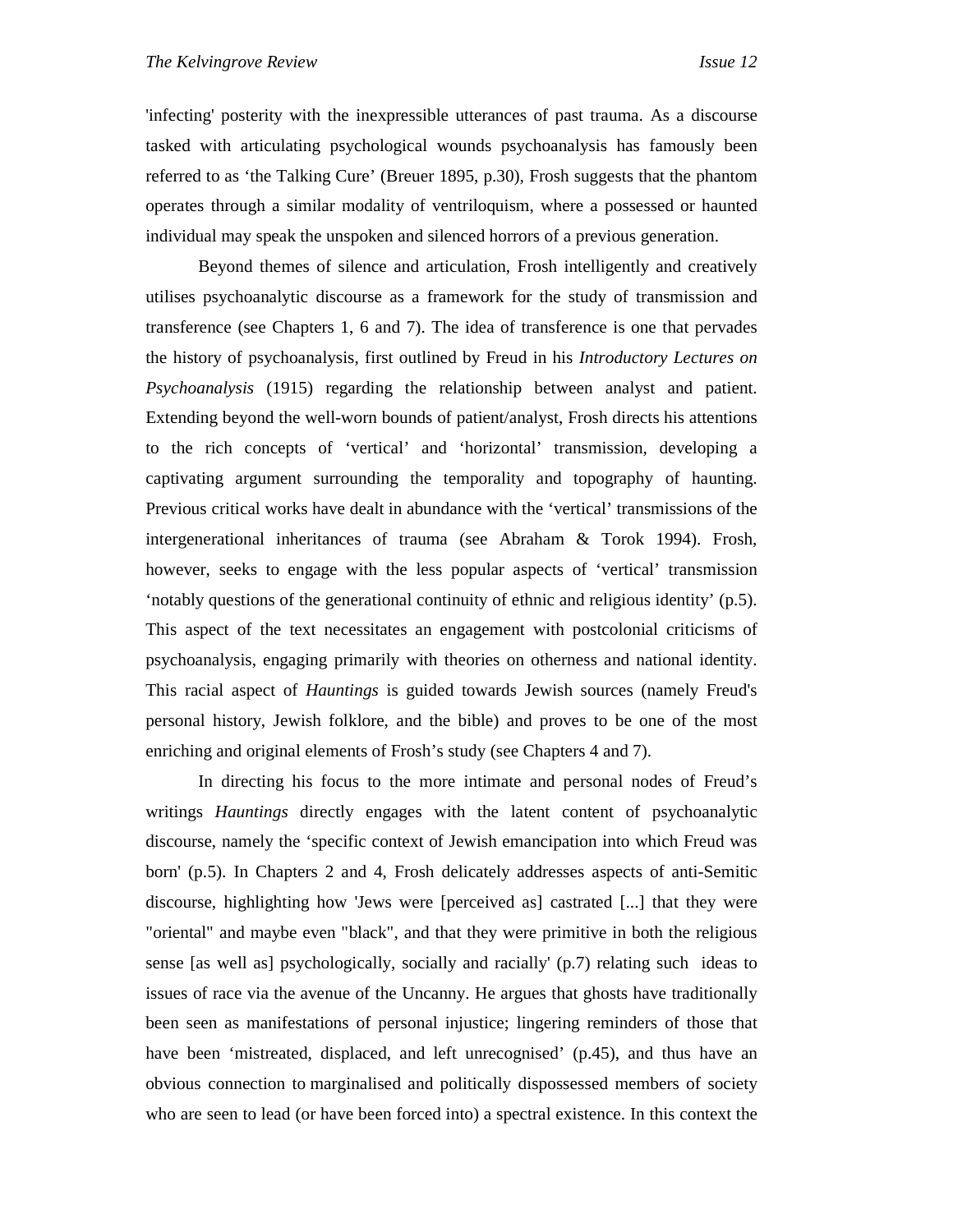theme of haunting is projected onto a vision of the 'self made strange' (p.23) where racial identities exhibit the Uncanny's modality of destabilising otherness.

Frosh's analysis of the unexplored elements of 'vertical' transmission ultimately opens a gateway into the discussion of the more mystic aspects of 'horizontal' transmission exploring 'what passes between people whether or not they are in active conscious communication with one another' (p.5). Beginning in Chapter 4 with a prolonged analysis of the penetrating gaze of the 'Evil Eye,' Frosh slips from a discussion of communication across racial distances between the self and other, into Chapters 5 and 6 where the focus is drawn to the communication between the living and the dead, as Frosh turns his attention to Freud's personal fascination with séances and telepathy. The final chapter of the text entitled 'Forgiveness' provides a manifesto of sorts, suggesting how psychoanalysis can become a redemptive discourse positing that it is an emancipatory tool, for 'if a spirit haunts, then it is not fully lost; the opportunity for repair exists, for settling what needs to be settled and provoking change where that is what has to be done'  $(p.167)$ . The discourse becomes a tool of reclamation, where haunting is viewed as a social event and an invitation to action.

The text's argument is well developed and bolstered by an intelligent weaving of sources and various criticisms engaging with deconstruction, theology, and racial theory, via letters, parables, and plays. While Frosh tends to rely heavily upon Freudian analyses and texts, he also teases out arguments from a wide range of psychoanalytical thinkers such as Donald Winnicott, Judith Butler, Slavoj Žižek, and Jacques Lacan; leading one down disquieting corridors and unnerving avenues of thought that have previously been neglected in mainstream discussions of psychoanalysis.

In *Hauntings* Frosh eloquently provides a stimulating and original contribution to the field of hauntology. The particular attention placed upon Jewish sources, does not limit Frosh's arguments, but rather provides a basis for how others may utilise theories of haunting in conjunction with post-colonial enquiries. The readier is led on a thought-provoking stroll down the more paranormal and supernatural avenues of psychoanalytic discussion and hears the voices of those areas of psychoanalysis that have long been buried and en-crypted in classic academic analysis. While each chapter is given its own specific subject matter, the text successfully weaves together threads from each argument, creating a rich tapestry of thought regarding the multitudinous